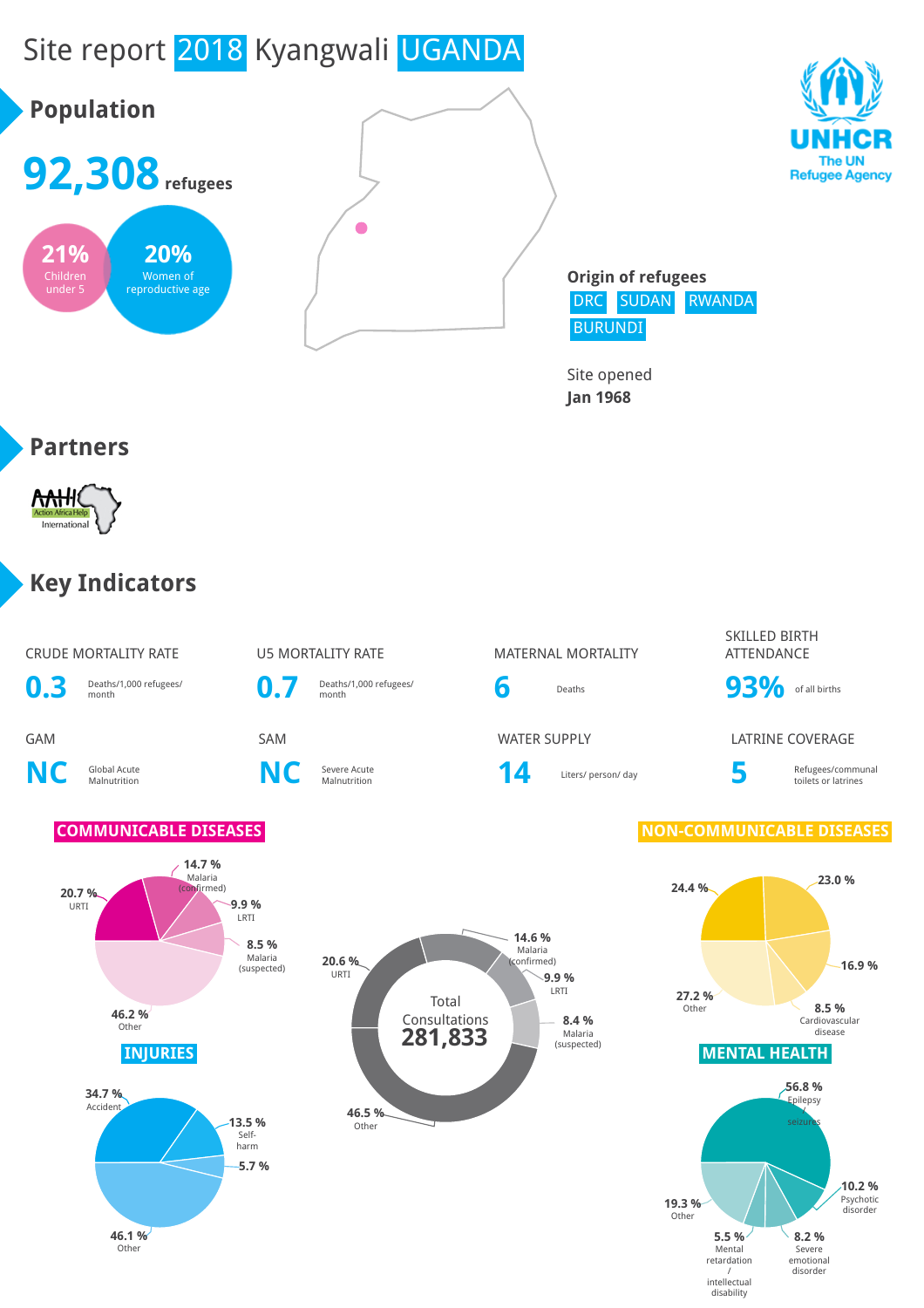## **Public Health**

| <b>HEALTH STAFFING</b>                                      | <b>INDICATOR</b> | <b>STANDARD</b> |           | <b>MORBIDITY</b>                                 | <b>INDICATOR</b> | <b>STANDARD</b> |   |                       |
|-------------------------------------------------------------|------------------|-----------------|-----------|--------------------------------------------------|------------------|-----------------|---|-----------------------|
| Number of medical doctors                                   | 4                | 1: 50,000       | ◉         | Incidence of malaria among children under        | 57               |                 |   |                       |
| Number of qualified nurses                                  | 33               | 1:10,000        | ◉         | Incidence of watery diarrhoea among              | 42               |                 |   |                       |
| Number of community health workers                          | 181              | 1: 1,000        | ◙         | children under 5                                 |                  |                 |   |                       |
| <b>ACCESS AND UTILIZATION</b>                               | <b>INDICATOR</b> | <b>STANDARD</b> |           | Incidence of pneumonia among children<br>under 5 | 50               |                 |   |                       |
| Consultations per trained clinician per day                 | 47               | < 50            | ◕         | Incidence of pneumonia among over 5              | 25               |                 |   |                       |
| Health utilisation rate (new visits / refugee /             | 2.6              | $1 - 4$         | ◙         | Tuberculosis success rate                        | 68%              | < 90%           | ఴ |                       |
| year)<br>Proportion of host population consultations        | 11%              |                 |           | Were any MDR/X-TB cases diagnosed among<br>PoCs? | Yes              | <b>No</b>       | ☺ |                       |
| <b>MORTALITY</b>                                            | <b>INDICATOR</b> | <b>STANDARD</b> |           | VACCINATION                                      | <b>INDICATOR</b> | <b>STANDARD</b> |   |                       |
| <b>Crude Mortality Rate</b><br>(CMR) (/1000/month)          | 0.3              | < 0.75          | Ø         | Full vaccination coverage                        | 41%              | < 95%           |   | ೞ                     |
| <b>Under-five Mortality Rate</b><br>(U5MR) (/1000/month)    | 0.7              | < 1.5           | Ø         | Measles vaccination coverage                     | Not collected    |                 |   |                       |
| <b>Infant Mortality Rate</b><br>(IMR) (/1000 livebirths)    | 30.0             | < 30            | Δ         | Source of vaccination data                       | <b>HIS</b>       |                 |   |                       |
| <b>Neonatal Mortality Rate</b><br>(NNMR) (/1000 livebirths) | 6                | < 20            | $\bullet$ | IN-PATIENT DEPARTMENT (IPD)                      | <b>INDICATOR</b> | <b>STANDARD</b> |   |                       |
| <b>OUTBREAK ALERT AND RESPONSE</b>                          | <b>INDICATOR</b> | <b>STANDARD</b> |           | Average length of stay (days)                    | 1.8              |                 |   |                       |
| Proportion of outbreaks investigated within 48<br>hours     | 0%               | 100%            | Ø         | Case fatality rate                               | 0.0              |                 |   |                       |
| Number of outbreaks reported                                | 2                |                 |           | Hospitalisation rate                             | 91.7             | $50 - 150$      |   | $\boldsymbol{\sigma}$ |

# **Reproductive Health**

| <b>ANTENATAL CARE</b>                                                                     | <b>INDICATOR</b> | <b>STANDARD</b> |                             | <b>FAMILY PLANNING</b>                                                      | <b>INDICATOR</b> | <b>STANDARD</b> |   |
|-------------------------------------------------------------------------------------------|------------------|-----------------|-----------------------------|-----------------------------------------------------------------------------|------------------|-----------------|---|
| Antenatal care coverage                                                                   | 63%              | $> 90\%$        | Ω                           | Contraceptive prevalence rate                                               | 34%              | $\geq 30\%$     |   |
| Coverage of antenatal tetanus vaccination                                                 | 68%              | >95%            |                             | Source of contraceptive prevalence data                                     | <b>HIS</b>       |                 |   |
| <b>DELIVERY CARE</b>                                                                      | <b>INDICATOR</b> | <b>STANDARD</b> |                             | SEXUAL AND GENDER-BASED VIOLENCE (SGBV)                                     | <b>INDICATOR</b> | <b>STANDARD</b> |   |
| Proportion of births attended by skilled<br>personnel                                     | 93%              | $\geq 90\%$     | $\checkmark$                | Total number of reported rapes                                              | 172              |                 |   |
| Proportion of births conducted by caesarean<br>section                                    | 7%               | $5 - 15%$       | $\left( \mathcal{S}\right)$ | Proportion of eligible rape survivors provided<br>with PEP within 72 hours  | 69%              | 100%            | ೞ |
| Proportion of newborn infants with low birth<br>weight (<2500 gs) (weighed within 72 hrs) | 6%               | < 15%           |                             | Proportion of eligible rape survivors provided<br>with ECP within 120 hours | 69%              | 100%            | ☎ |
| Proportion of teenage pregnancies                                                         | 3%               |                 |                             | SEXUALLY TRANSMITTED INFECTIONS (STIS)                                      | <b>INDICATOR</b> | <b>STANDARD</b> |   |
| Still birth rate (/ 1000 total births / month)                                            | 3                |                 |                             | Number of genital ulcer diseases                                            | 130              |                 |   |
| Number of maternal deaths                                                                 | 6                |                 |                             | Number of Pelvic Inflammatory diseases                                      | 636              |                 |   |
| Proportion of maternal deaths investigated<br>within 48 hours                             | 100%             | 100%            |                             |                                                                             |                  |                 |   |